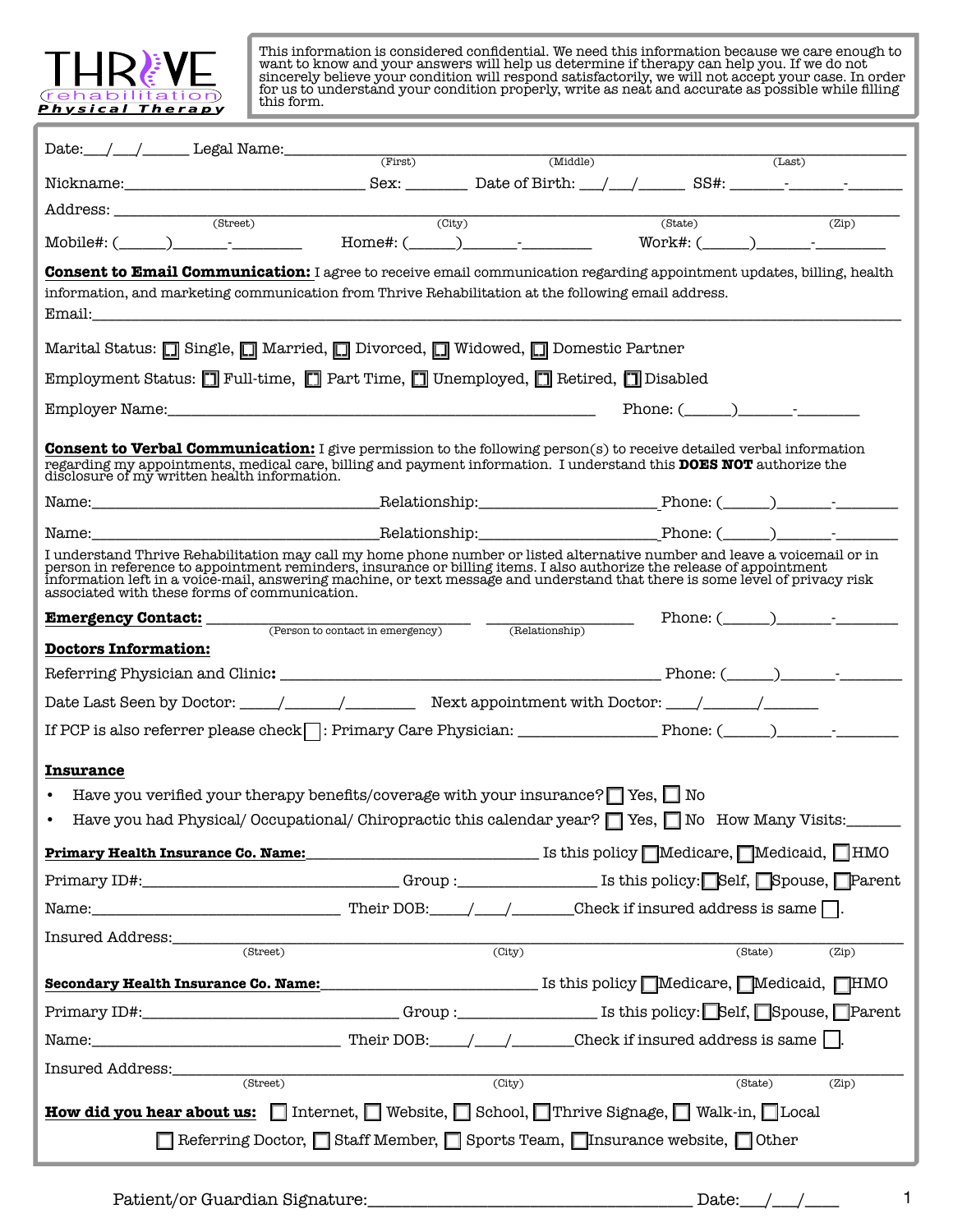| <b>Auto Accident / Personal Injury:</b>                                                                                                                                                                                                                                                                                                                             | Are you in a Law Suit? $\Box$ YES, $\Box$ NO                                                                                                                            |
|---------------------------------------------------------------------------------------------------------------------------------------------------------------------------------------------------------------------------------------------------------------------------------------------------------------------------------------------------------------------|-------------------------------------------------------------------------------------------------------------------------------------------------------------------------|
| Is this an Auto Accident? $\Box$ YES, $\Box$ NO                                                                                                                                                                                                                                                                                                                     | Is this a Personal Injury? $\Box$ YES, $\Box$ NO<br>Date of Accident: ______________                                                                                    |
|                                                                                                                                                                                                                                                                                                                                                                     |                                                                                                                                                                         |
|                                                                                                                                                                                                                                                                                                                                                                     |                                                                                                                                                                         |
|                                                                                                                                                                                                                                                                                                                                                                     |                                                                                                                                                                         |
| <b>Workers Compensation:</b>                                                                                                                                                                                                                                                                                                                                        | Are you in a Law Suit? YES, NO Date of Injury:                                                                                                                          |
|                                                                                                                                                                                                                                                                                                                                                                     |                                                                                                                                                                         |
|                                                                                                                                                                                                                                                                                                                                                                     |                                                                                                                                                                         |
| Medical History: Age: Height: Height: Weight:                                                                                                                                                                                                                                                                                                                       |                                                                                                                                                                         |
|                                                                                                                                                                                                                                                                                                                                                                     |                                                                                                                                                                         |
|                                                                                                                                                                                                                                                                                                                                                                     |                                                                                                                                                                         |
|                                                                                                                                                                                                                                                                                                                                                                     | Where/How did injury first occur: $\Box$ Auto Accident, $\Box$ Work Accident, $\Box$ At home, $\Box$ Recreation, $\Box$ Other                                           |
| Has any one examined you for this condition before? First treatment: $\frac{1}{\sqrt{1-\frac{1}{2}}}\frac{1}{\sqrt{1-\frac{1}{2}}}\frac{1}{\sqrt{1-\frac{1}{2}}}\frac{1}{\sqrt{1-\frac{1}{2}}}\frac{1}{\sqrt{1-\frac{1}{2}}}\frac{1}{\sqrt{1-\frac{1}{2}}}\frac{1}{\sqrt{1-\frac{1}{2}}}\frac{1}{\sqrt{1-\frac{1}{2}}}\frac{1}{\sqrt{1-\frac{1}{2}}}\frac{1}{\sqrt$ |                                                                                                                                                                         |
| If so who did you see?_____________                                                                                                                                                                                                                                                                                                                                 |                                                                                                                                                                         |
|                                                                                                                                                                                                                                                                                                                                                                     | Did the doctor take: $\blacksquare$ X-rays, $\blacksquare$ CT Scan, $\blacksquare$ MRI, $\blacksquare$ Other. Do you have copies: $\blacksquare$ Yes, $\blacksquare$ No |
|                                                                                                                                                                                                                                                                                                                                                                     | How long have you had this current problem? #_____Weeks, #____Months, #______Years                                                                                      |
|                                                                                                                                                                                                                                                                                                                                                                     |                                                                                                                                                                         |
|                                                                                                                                                                                                                                                                                                                                                                     | Did the hospital take: $\sqrt{X}$ -rays, $\sqrt{CT}$ Scan, $\sqrt{MRI}$ , $\sqrt{O}$ Other. Do you have copies: $\sqrt{Y}$ es, $\sqrt{N}$                               |
| Names of all other treating doctors or treatment types: _________________________                                                                                                                                                                                                                                                                                   |                                                                                                                                                                         |
|                                                                                                                                                                                                                                                                                                                                                                     |                                                                                                                                                                         |
|                                                                                                                                                                                                                                                                                                                                                                     | Since symptoms started they are:                                                                                                                                        |
|                                                                                                                                                                                                                                                                                                                                                                     | Staying the same, Getting worse, Improving                                                                                                                              |
|                                                                                                                                                                                                                                                                                                                                                                     | Symptoms currently:                                                                                                                                                     |
|                                                                                                                                                                                                                                                                                                                                                                     | □ Come and go, □ Constant □ Change with activity                                                                                                                        |
|                                                                                                                                                                                                                                                                                                                                                                     |                                                                                                                                                                         |
| U<br>pm<br><b>MW</b><br>l'Inav                                                                                                                                                                                                                                                                                                                                      | Please rate the following:                                                                                                                                              |
|                                                                                                                                                                                                                                                                                                                                                                     | No Pain<br>Excruciating                                                                                                                                                 |
|                                                                                                                                                                                                                                                                                                                                                                     | Pain currently:<br>$\overline{O}$<br>$\Box$<br>$\mathbb{E}$<br> 3   座 <br>56789<br>ΙO                                                                                   |
|                                                                                                                                                                                                                                                                                                                                                                     | Pain at its best:<br>$\overline{O}$ $\overline{1}$<br>$\overline{2}$<br> 3  4 <br>56789<br>10                                                                           |
|                                                                                                                                                                                                                                                                                                                                                                     | Pain at its worst: $\boxed{0}$ $\boxed{1}$ $\boxed{2}$ $\boxed{3}$ $\boxed{4}$ $\boxed{8}$ $\boxed{6}$ $\boxed{7}$ $\boxed{8}$ $\boxed{9}$ $\boxed{0}$                  |
| Please mark location of Injury (s).                                                                                                                                                                                                                                                                                                                                 |                                                                                                                                                                         |
|                                                                                                                                                                                                                                                                                                                                                                     |                                                                                                                                                                         |
|                                                                                                                                                                                                                                                                                                                                                                     |                                                                                                                                                                         |
|                                                                                                                                                                                                                                                                                                                                                                     |                                                                                                                                                                         |
|                                                                                                                                                                                                                                                                                                                                                                     |                                                                                                                                                                         |
|                                                                                                                                                                                                                                                                                                                                                                     | What makes your symptoms worse and what activities can you no longer preform because of the injury?                                                                     |
|                                                                                                                                                                                                                                                                                                                                                                     |                                                                                                                                                                         |
| Inactivity                                                                                                                                                                                                                                                                                                                                                          | <b>Intense Exercise</b>                                                                                                                                                 |
| $ \sigma $<br>$\vert \text{T} \vert$<br>Prior physical activity:                                                                                                                                                                                                                                                                                                    | $\sqrt{3}$<br>$\boxed{5}$<br>$\begin{array}{ c c c c c } \hline \text{6} & \text{7} & \text{8} \end{array}$<br>$\sqrt{2}$<br>$\vert 4 \vert$<br>$\boxed{9}$<br> 10      |
|                                                                                                                                                                                                                                                                                                                                                                     |                                                                                                                                                                         |
|                                                                                                                                                                                                                                                                                                                                                                     |                                                                                                                                                                         |
| Please list your goals/expectation of therapy:                                                                                                                                                                                                                                                                                                                      |                                                                                                                                                                         |
|                                                                                                                                                                                                                                                                                                                                                                     | 3.                                                                                                                                                                      |
|                                                                                                                                                                                                                                                                                                                                                                     |                                                                                                                                                                         |
|                                                                                                                                                                                                                                                                                                                                                                     |                                                                                                                                                                         |
|                                                                                                                                                                                                                                                                                                                                                                     | Date:___/___/____                                                                                                                                                       |

2